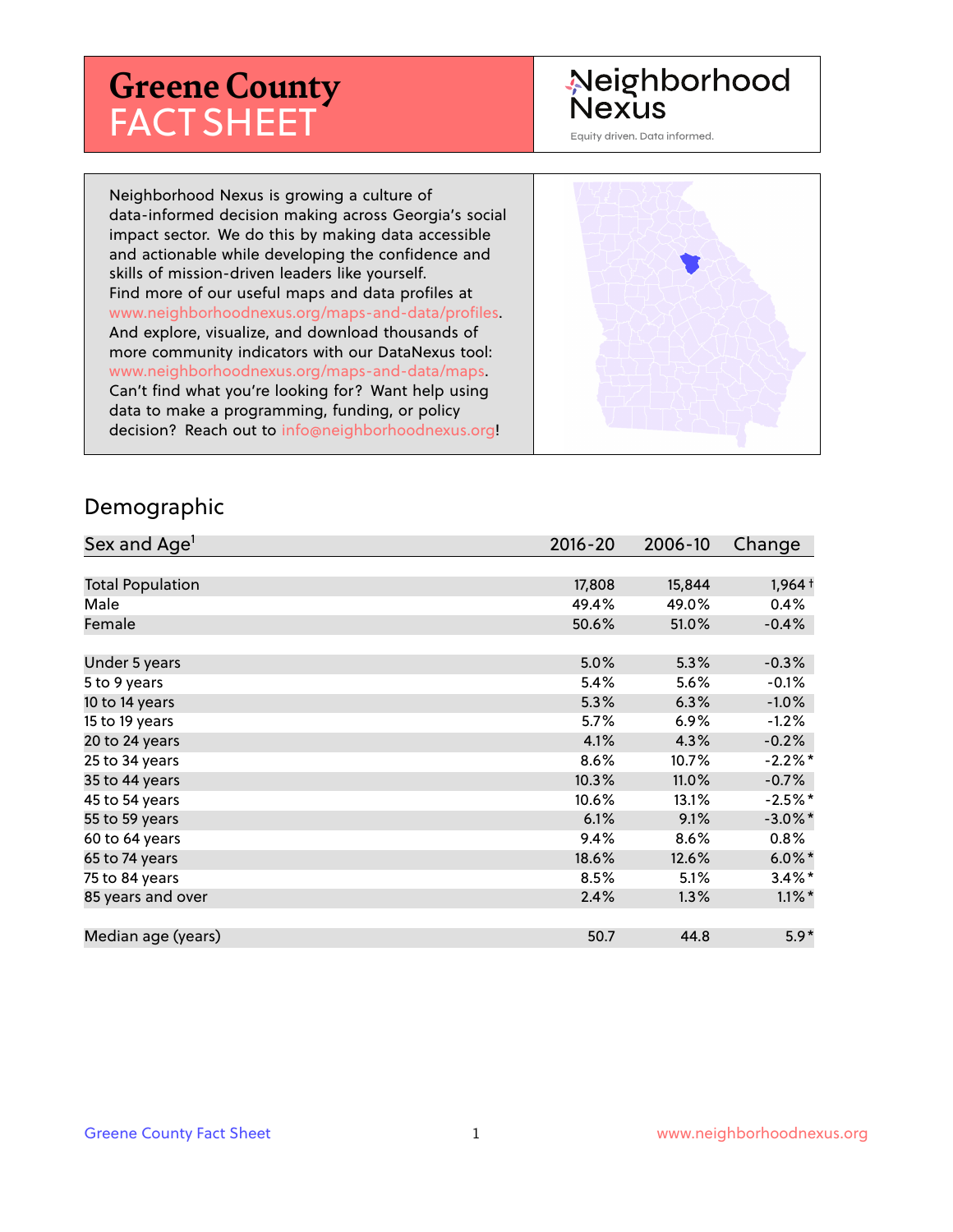# Demographic, continued...

| Race <sup>2</sup>                                   | $2016 - 20$ | 2006-10 | Change     |
|-----------------------------------------------------|-------------|---------|------------|
| <b>Total population</b>                             | 17,808      | 15,844  | $1,964+$   |
| One race                                            | 98.5%       | 99.4%   | $-0.9%$ *  |
| White                                               | 58.9%       | 56.3%   | $2.6\%$ *  |
| <b>Black or African American</b>                    | 34.5%       | 40.2%   | $-5.7\%$ * |
| American Indian and Alaska Native                   | 0.0%        | 0.5%    | $-0.5%$    |
| Asian                                               | 1.1%        | 0.1%    | $1.0\%$ *  |
| Native Hawaiian and Other Pacific Islander          | 0.0%        | 0.0%    | 0.0%       |
| Some other race                                     | 3.9%        | 2.2%    | 1.7%       |
| Two or more races                                   | 1.5%        | 0.6%    | $0.9\%$ *  |
| Race alone or in combination with other race(s) $3$ | $2016 - 20$ | 2006-10 | Change     |
| Total population                                    | 17,808      | 15,844  | 1,964 +    |
| White                                               | 59.9%       | 56.9%   | $3.0\%$ *  |
| <b>Black or African American</b>                    | 34.5%       | 40.3%   | $-5.8\%$ * |
| American Indian and Alaska Native                   | 0.5%        | 0.8%    | $-0.3\%$ * |
| Asian                                               | 1.2%        | 0.3%    | $0.9\%$ *  |
| Native Hawaiian and Other Pacific Islander          | 0.0%        | 0.1%    | $-0.1%$    |
| Some other race                                     | 5.4%        | 2.2%    | $3.1\%$ *  |
| Hispanic or Latino and Race <sup>4</sup>            | $2016 - 20$ | 2006-10 | Change     |
| <b>Total population</b>                             | 17,808      | 15,844  | 1,964 +    |
| Hispanic or Latino (of any race)                    | 6.1%        | 4.9%    | $1.3%$ †   |
| Not Hispanic or Latino                              | 93.9%       | 95.1%   | $-1.3%$ +  |
| White alone                                         | 58.0%       | 54.8%   | $3.2\%$ *  |
| Black or African American alone                     | 34.4%       | 39.1%   | $-4.7%$ *  |
| American Indian and Alaska Native alone             | 0.0%        | 0.5%    | $-0.5%$    |
| Asian alone                                         | 1.1%        | 0.1%    | $1.0\%$ *  |
| Native Hawaiian and Other Pacific Islander alone    | 0.0%        | 0.0%    | 0.0%       |
| Some other race alone                               | 0.0%        | 0.0%    | 0.0%       |
| Two or more races                                   | 0.3%        | 0.6%    | $-0.3%$    |
| U.S. Citizenship Status <sup>5</sup>                | $2016 - 20$ | 2006-10 | Change     |
| Foreign-born population                             | 893         | 437     | 456*       |
| Naturalized U.S. citizen                            | 38.2%       | 14.6%   | 23.5%*     |
| Not a U.S. citizen                                  | 61.8%       | 85.4%   | $-23.5%$ * |
| Citizen, Voting Age Population <sup>6</sup>         | $2016 - 20$ | 2006-10 | Change     |
|                                                     |             |         |            |
| Citizen, 18 and over population                     | 13,998      | 12,088  | 1,910*     |
| Male                                                | 48.1%       | 47.9%   | 0.2%       |
| Female                                              | 51.9%       | 52.1%   | $-0.2%$    |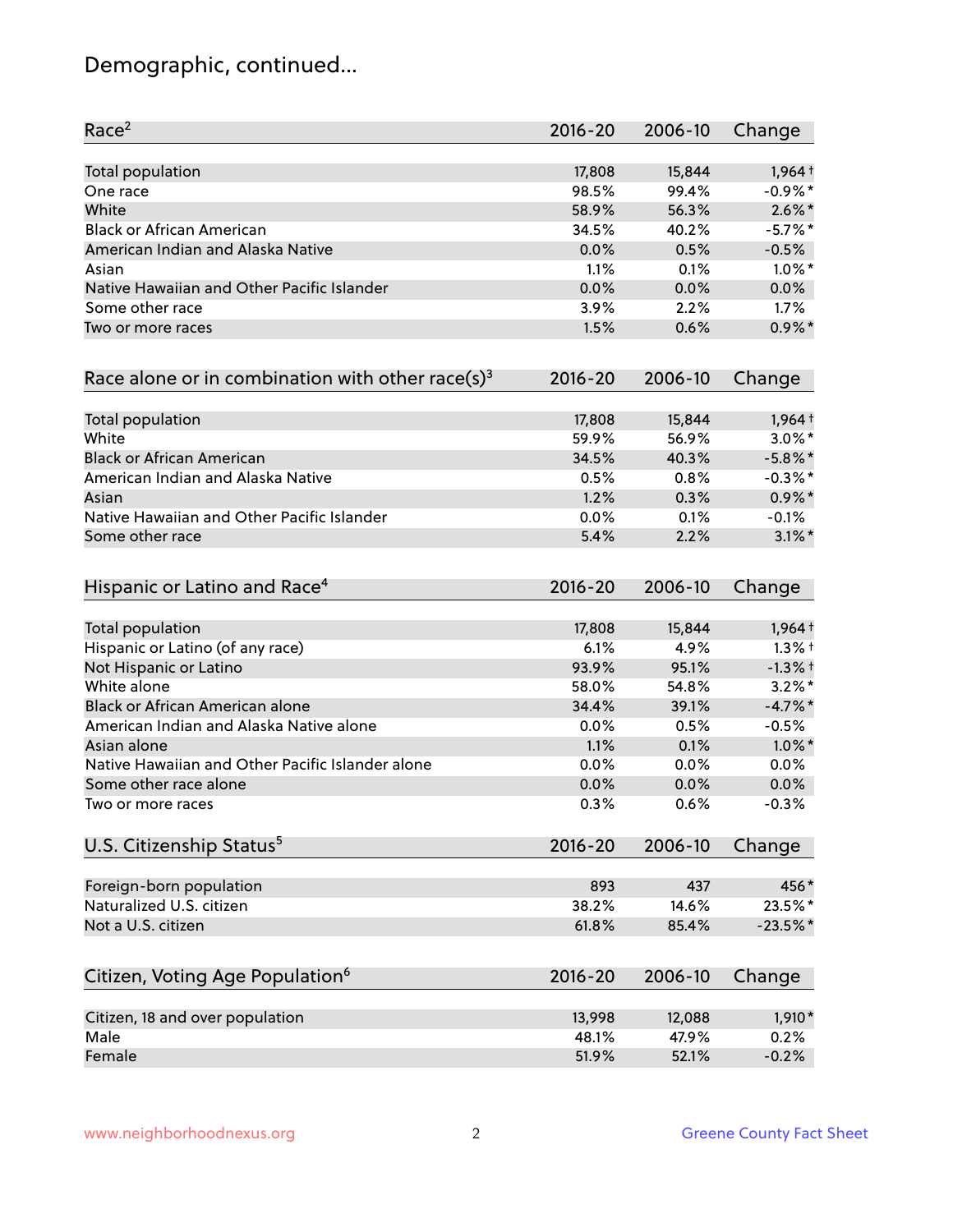#### Economic

| Income <sup>7</sup>                                 | $2016 - 20$ | 2006-10 | Change     |
|-----------------------------------------------------|-------------|---------|------------|
|                                                     |             |         |            |
| All households                                      | 7,371       | 6,064   | $1,307*$   |
| Less than \$10,000                                  | 5.6%        | 10.7%   | $-5.1\%$ * |
| \$10,000 to \$14,999                                | 7.0%        | 7.8%    | $-0.8%$    |
| \$15,000 to \$24,999                                | 10.7%       | 18.5%   | $-7.8\%$ * |
| \$25,000 to \$34,999                                | 11.3%       | 10.4%   | 0.9%       |
| \$35,000 to \$49,999                                | 10.6%       | 16.1%   | $-5.6\%$ * |
| \$50,000 to \$74,999                                | 14.2%       | 13.6%   | 0.6%       |
| \$75,000 to \$99,999                                | 10.7%       | 8.3%    | 2.4%       |
| \$100,000 to \$149,999                              | 12.4%       | 6.6%    | $5.8\%$ *  |
| \$150,000 to \$199,999                              | 6.8%        | 3.6%    | $3.2\%$ *  |
| \$200,000 or more                                   | 10.6%       | 4.3%    | $6.3\%$ *  |
| Median household income (dollars)                   | 57,880      | 38,513  | 19,367*    |
| Mean household income (dollars)                     | 99,597      | 63,872  | 35,725*    |
| With earnings                                       | 61.4%       | 65.5%   | $-4.1%$    |
| Mean earnings (dollars)                             | 92,873      | 56,170  | 36,703*    |
| <b>With Social Security</b>                         | 49.3%       | 41.7%   | $7.6\%$ *  |
| Mean Social Security income (dollars)               | 23,051      | 15,499  | 7,552*     |
| With retirement income                              | 30.9%       | 17.3%   | 13.6%*     |
| Mean retirement income (dollars)                    | 47,704      | 49,842  | $-2,138$   |
| With Supplemental Security Income                   | 6.5%        | $7.8\%$ | $-1.2%$    |
| Mean Supplemental Security Income (dollars)         | 10,271      | 7,704   | 2,568*     |
| With cash public assistance income                  | 0.8%        | 1.7%    | $-0.9%$    |
| Mean cash public assistance income (dollars)        | 2,174       | 4,414   | $-2,239$   |
| With Food Stamp/SNAP benefits in the past 12 months | 11.2%       | 12.6%   | $-1.4%$    |
|                                                     |             |         |            |
| Families                                            | 5,031       | 4,417   | $614*$     |
| Less than \$10,000                                  | 2.3%        | 6.9%    | $-4.6\%$ * |
| \$10,000 to \$14,999                                | 3.7%        | 5.7%    | $-2.0%$    |
| \$15,000 to \$24,999                                | 6.0%        | 18.5%   | $-12.5%$ * |
| \$25,000 to \$34,999                                | 11.0%       | 10.9%   | 0.1%       |
| \$35,000 to \$49,999                                | 11.9%       | 17.1%   | $-5.2%$    |
| \$50,000 to \$74,999                                | 14.1%       | 14.2%   | $-0.1%$    |
| \$75,000 to \$99,999                                | 14.2%       | 8.8%    | $5.4\%$ *  |
| \$100,000 to \$149,999                              | 16.5%       | 8.1%    | 8.5%*      |
| \$150,000 to \$199,999                              | 8.8%        | 4.4%    | 4.4%*      |
| \$200,000 or more                                   | 11.4%       | 5.4%    | $6.0\%$ *  |
| Median family income (dollars)                      | 77,952      | 42,307  | 35,645*    |
| Mean family income (dollars)                        | 116,122     | 74,602  | 41,520*    |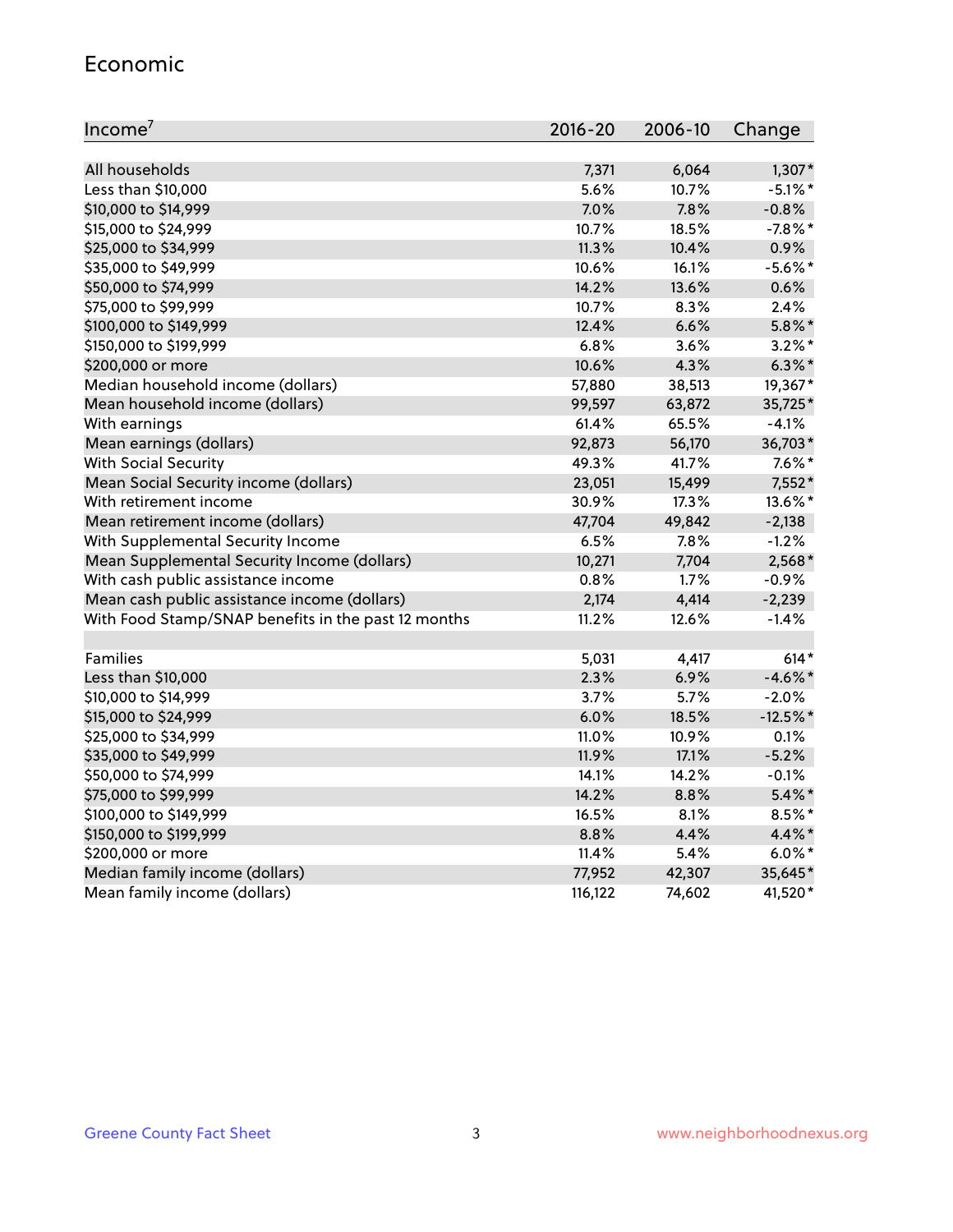### Economic, continued...

| Income, continued <sup>8</sup>                                        | $2016 - 20$ | 2006-10 | Change      |
|-----------------------------------------------------------------------|-------------|---------|-------------|
|                                                                       |             |         |             |
| Nonfamily households                                                  | 2,340       | 1,647   | 693*        |
| Median nonfamily income (dollars)                                     | 26,160      | 21,295  | 4,865       |
| Mean nonfamily income (dollars)                                       | 63,444      | 33,230  | 30,214*     |
| Median earnings for workers (dollars)                                 | 30,441      | 21,772  | 8,669*      |
| Median earnings for male full-time, year-round workers                | 55,705      | 32,245  | 23,460*     |
| (dollars)                                                             |             |         |             |
| Median earnings for female full-time, year-round workers<br>(dollars) | 34,547      | 24,622  | 9,925*      |
| Per capita income (dollars)                                           | 42,339      | 24,943  | 17,397*     |
|                                                                       |             |         |             |
| Families and People Below Poverty Level <sup>9</sup>                  | $2016 - 20$ | 2006-10 | Change      |
|                                                                       |             |         |             |
| <b>All families</b>                                                   | 9.6%        | 17.8%   | $-8.2\%$ *  |
| With related children under 18 years                                  | 22.4%       | 33.3%   | $-10.9%$ *  |
| With related children under 5 years only                              | 27.8%       | 34.3%   | $-6.5%$     |
| Married couple families                                               | 3.5%        | 6.1%    | $-2.6%$     |
| With related children under 18 years                                  | 9.3%        | 10.6%   | $-1.4%$     |
| With related children under 5 years only                              | 0.0%        | 17.4%   | $-17.4%$    |
| Families with female householder, no husband present                  | 29.5%       | 49.3%   | $-19.8%$ *  |
| With related children under 18 years                                  | 38.6%       | 59.5%   | $-20.9%$ *  |
| With related children under 5 years only                              | 86.1%       | 47.6%   | 38.5%       |
| All people                                                            | 16.2%       | 23.6%   | $-7.4\%$ *  |
| Under 18 years                                                        | 26.3%       | 39.0%   | $-12.7%$ *  |
| Related children under 18 years                                       | 26.1%       | 39.0%   | $-12.9%$ *  |
| Related children under 5 years                                        | 40.3%       | 45.0%   | $-4.7%$     |
| Related children 5 to 17 years                                        | 20.8%       | 37.1%   | $-16.2\%$ * |
| 18 years and over                                                     | 13.9%       | 19.3%   | $-5.4\%$ *  |
| 18 to 64 years                                                        | 17.1%       | 20.5%   | $-3.3%$     |
| 65 years and over                                                     | 8.1%        | 15.6%   | $-7.5%$ *   |
| People in families                                                    | 14.2%       | 20.9%   | $-6.7\%$ *  |
| Unrelated individuals 15 years and over                               | 26.6%       | 38.5%   | $-12.0%$    |
|                                                                       |             |         |             |
| Non-Hispanic white people                                             | 9.7%        | 10.7%   | $-0.9%$     |
| Black or African-American people                                      | 20.1%       | 37.8%   | $-17.7\%$ * |
| Asian people                                                          | 19.3%       | 54.5%   | $-35.3%$    |
| Hispanic or Latino people                                             | 54.3%       | 50.3%   | 4.0%        |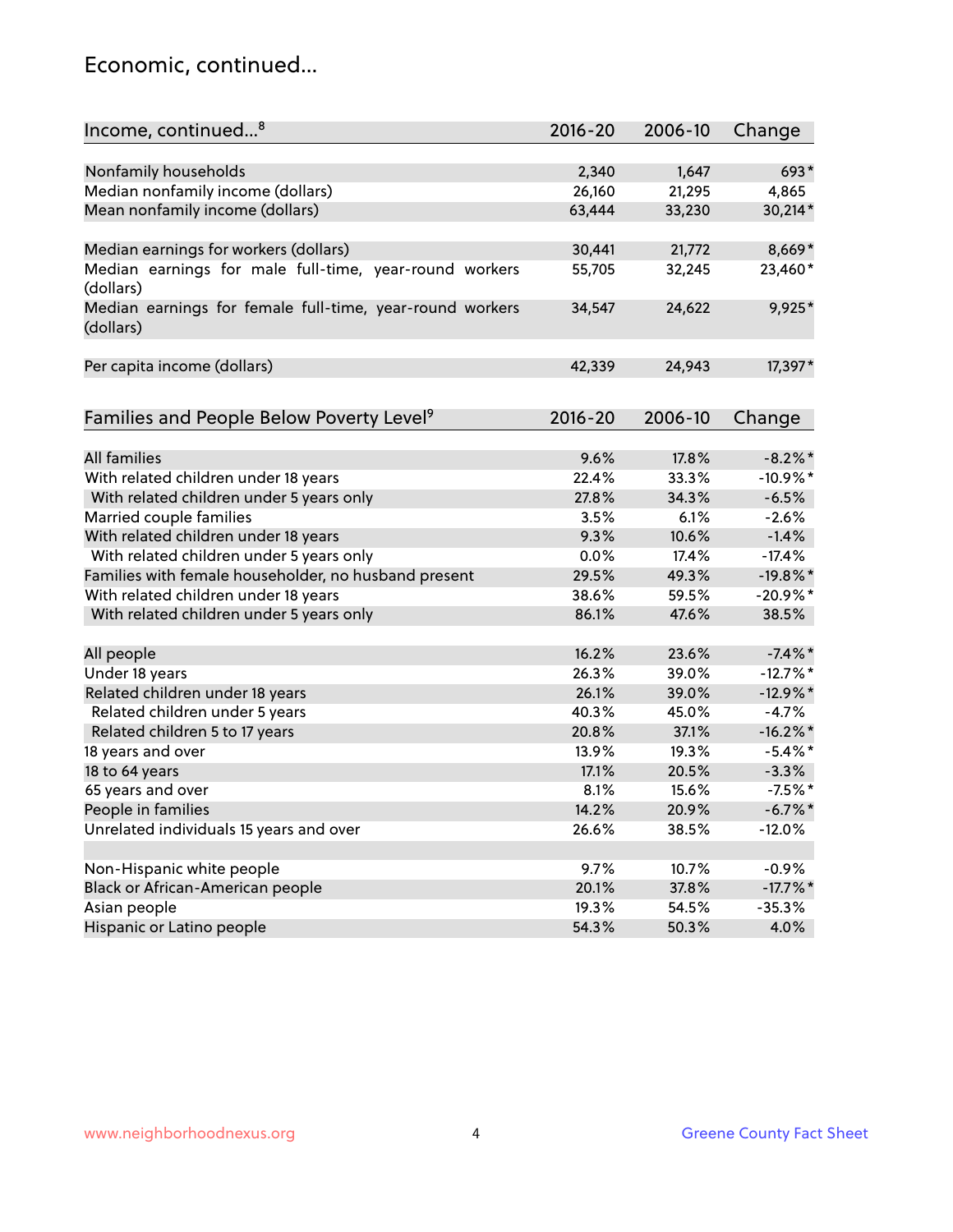# Employment

| Employment Status <sup>10</sup>                                                               | 2010        | 2020    | Change     |
|-----------------------------------------------------------------------------------------------|-------------|---------|------------|
| In Labor Force                                                                                | 7,080       | 6,412   | 6,412      |
| <b>Unemployment Rate</b>                                                                      | 5.9%        | 13.2%   | $-7.3%$    |
| Industry <sup>11</sup>                                                                        | $2016 - 20$ | 2006-10 | Change     |
| Civilian employed population 16 years and over                                                | 6,775       | 5,823   | 952*       |
| Agriculture, forestry, fishing and hunting, and mining                                        | 4.7%        | 3.4%    | 1.3%       |
| Construction                                                                                  | 5.8%        | 10.5%   | $-4.7\%$ * |
| Manufacturing                                                                                 | 10.3%       | 11.5%   | $-1.2%$    |
| Wholesale trade                                                                               | 2.4%        | 3.3%    | $-0.9%$    |
| Retail trade                                                                                  | 9.1%        | 15.6%   | $-6.5%$ *  |
| Transportation and warehousing, and utilities                                                 | 5.2%        | 4.5%    | 0.7%       |
| Information                                                                                   | 1.2%        | 1.5%    | $-0.3%$    |
| Finance and insurance, and real estate and rental and leasing                                 | 7.3%        | 4.4%    | $2.8\%$ *  |
| Professional, scientific, and management, and administrative<br>and waste management services | 11.4%       | 9.7%    | 1.7%       |
| Educational services, and health care and social assistance                                   | 21.9%       | 16.7%   | $5.2\%$ *  |
| Arts, entertainment, and recreation, and accommodation and<br>food services                   | 12.8%       | 9.7%    | 3.1%       |
| Other services, except public administration                                                  | 4.1%        | 5.3%    | $-1.2%$    |
| <b>Public administration</b>                                                                  | 3.8%        | 3.8%    | 0.0%       |
| Occupation <sup>12</sup>                                                                      | $2016 - 20$ | 2006-10 | Change     |
|                                                                                               |             |         |            |
| Civilian employed population 16 years and over                                                | 6,775       | 5,823   | 952*       |
| Management, business, science, and arts occupations                                           | 32.7%       | 22.4%   | 10.3%*     |
| Service occupations                                                                           | 19.0%       | 25.9%   | $-6.9\%$ * |
| Sales and office occupations                                                                  | 23.7%       | 20.5%   | 3.2%       |
| Natural<br>resources,<br>construction,<br>and<br>maintenance<br>occupations                   | 9.3%        | 12.1%   | $-2.8%$    |
| Production, transportation, and material moving occupations                                   | 15.2%       | 19.2%   | $-3.9%$    |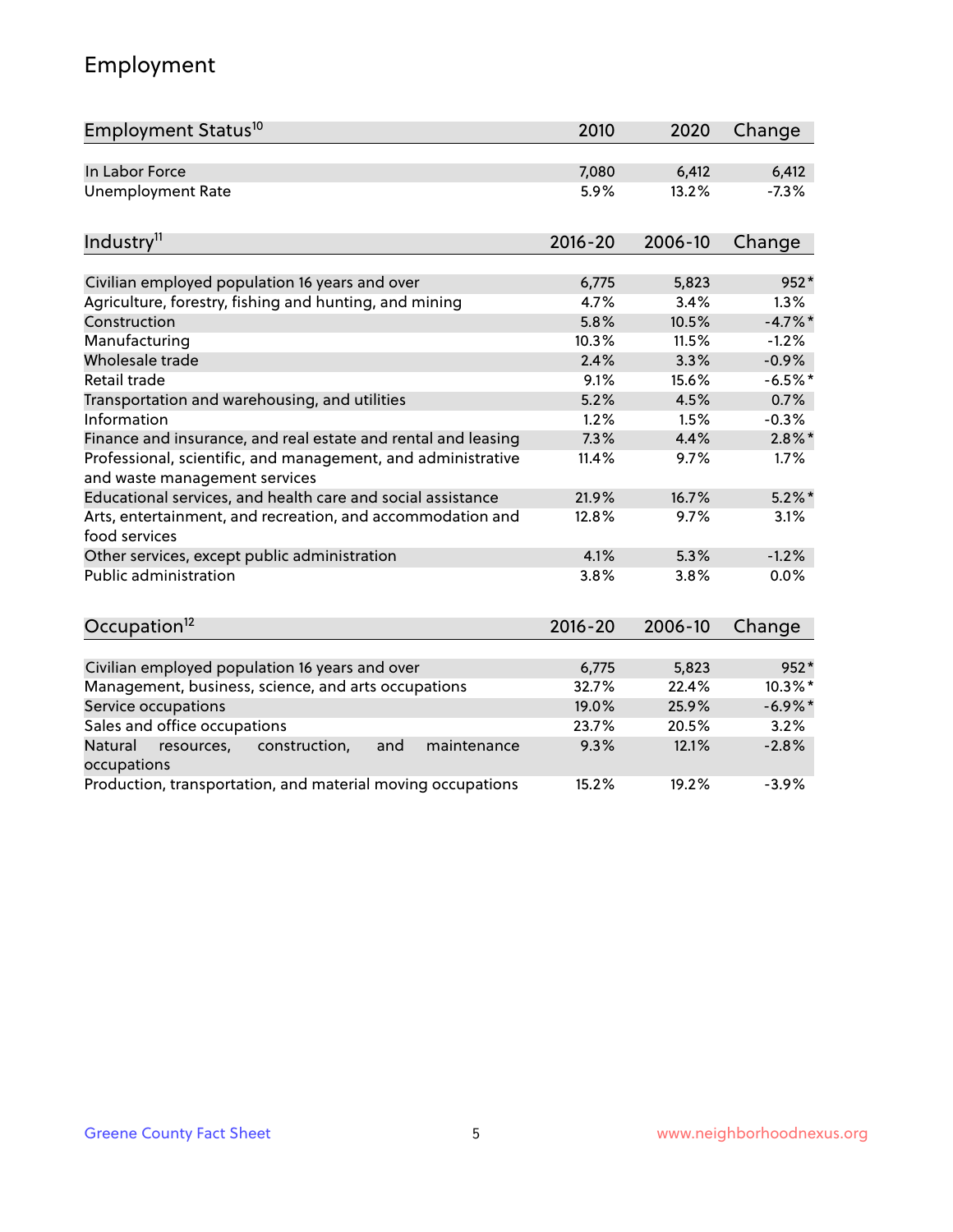# Employment, continued...

| Class of Worker <sup>13</sup>                          | $2016 - 20$ | 2006-10 | Change  |
|--------------------------------------------------------|-------------|---------|---------|
| Civilian employed population 16 years and over         | 6,775       | 5,823   | 952*    |
| Private wage and salary workers                        | 76.5%       | 79.2%   | $-2.6%$ |
| Government workers                                     | 15.7%       | 12.3%   | 3.5%    |
| Self-employed in own not incorporated business workers | 7.5%        | 8.1%    | $-0.6%$ |
| Unpaid family workers                                  | 0.2%        | 0.4%    | $-0.2%$ |
| Job Flows <sup>14</sup>                                | 2019        | 2010    | Change  |
| Total Jobs in county                                   | 6,336       | 5,143   | 1,193   |
| Held by residents of county                            | 37.4%       | 40.1%   | $-2.7%$ |
| Held by non-residents of county                        | 62.6%       | 59.9%   | 2.7%    |
|                                                        |             |         |         |
| Jobs by Industry Sector <sup>15</sup>                  | 2019        | 2010    | Change  |
| Total Jobs in county                                   | 6,336       | 5,143   | 1,193   |
| Goods Producing sectors                                | 27.5%       | 31.9%   | $-4.4%$ |
| Trade, Transportation, and Utilities sectors           | 16.6%       | 13.2%   | 3.4%    |
| All Other Services sectors                             | 55.9%       | 54.9%   | 0.9%    |
|                                                        |             |         |         |
| Total Jobs in county held by county residents          | 2,372       | 2,062   | 310     |
| <b>Goods Producing sectors</b>                         | 29.0%       | 30.6%   | $-1.6%$ |
| Trade, Transportation, and Utilities sectors           | 12.6%       | 8.9%    | 3.8%    |
| All Other Services sectors                             | 58.3%       | 60.5%   | $-2.2%$ |
| Jobs by Earnings <sup>16</sup>                         | 2019        | 2010    | Change  |
|                                                        |             |         |         |
| Total Jobs in county                                   | 6,336       | 5,143   | 1,193   |
| Jobs with earnings \$1250/month or less                | 24.3%       | 28.0%   | $-3.7%$ |
| Jobs with earnings \$1251/month to \$3333/month        | 40.0%       | 47.0%   | $-6.9%$ |
| Jobs with earnings greater than \$3333/month           | 35.6%       | 25.0%   | 10.6%   |
| Total Jobs in county held by county residents          | 2,372       | 2,062   | 310     |
| Jobs with earnings \$1250/month or less                | 21.7%       | 29.1%   | $-7.4%$ |
| Jobs with earnings \$1251/month to \$3333/month        | 44.8%       | 47.3%   | $-2.5%$ |
| Jobs with earnings greater than \$3333/month           | 33.5%       | 23.6%   | 9.9%    |
|                                                        |             |         |         |
| Jobs by Age of Worker <sup>17</sup>                    | 2019        | 2010    | Change  |
| Total Jobs in county                                   | 6,336       | 5,143   | 1,193   |
| Jobs with workers age 29 or younger                    | 22.6%       | 25.2%   | $-2.6%$ |
| Jobs with workers age 30 to 54                         | 52.2%       | 54.0%   | $-1.7%$ |
| Jobs with workers age 55 or older                      | 25.2%       | 20.8%   | 4.4%    |
|                                                        |             |         |         |
| Total Jobs in county held by county residents          | 2,372       | 2,062   | 310     |
| Jobs with workers age 29 or younger                    | 17.2%       | 18.7%   | $-1.5%$ |
| Jobs with workers age 30 to 54                         | 53.0%       | 55.8%   | $-2.8%$ |
| Jobs with workers age 55 or older                      | 29.8%       | 25.6%   | 4.2%    |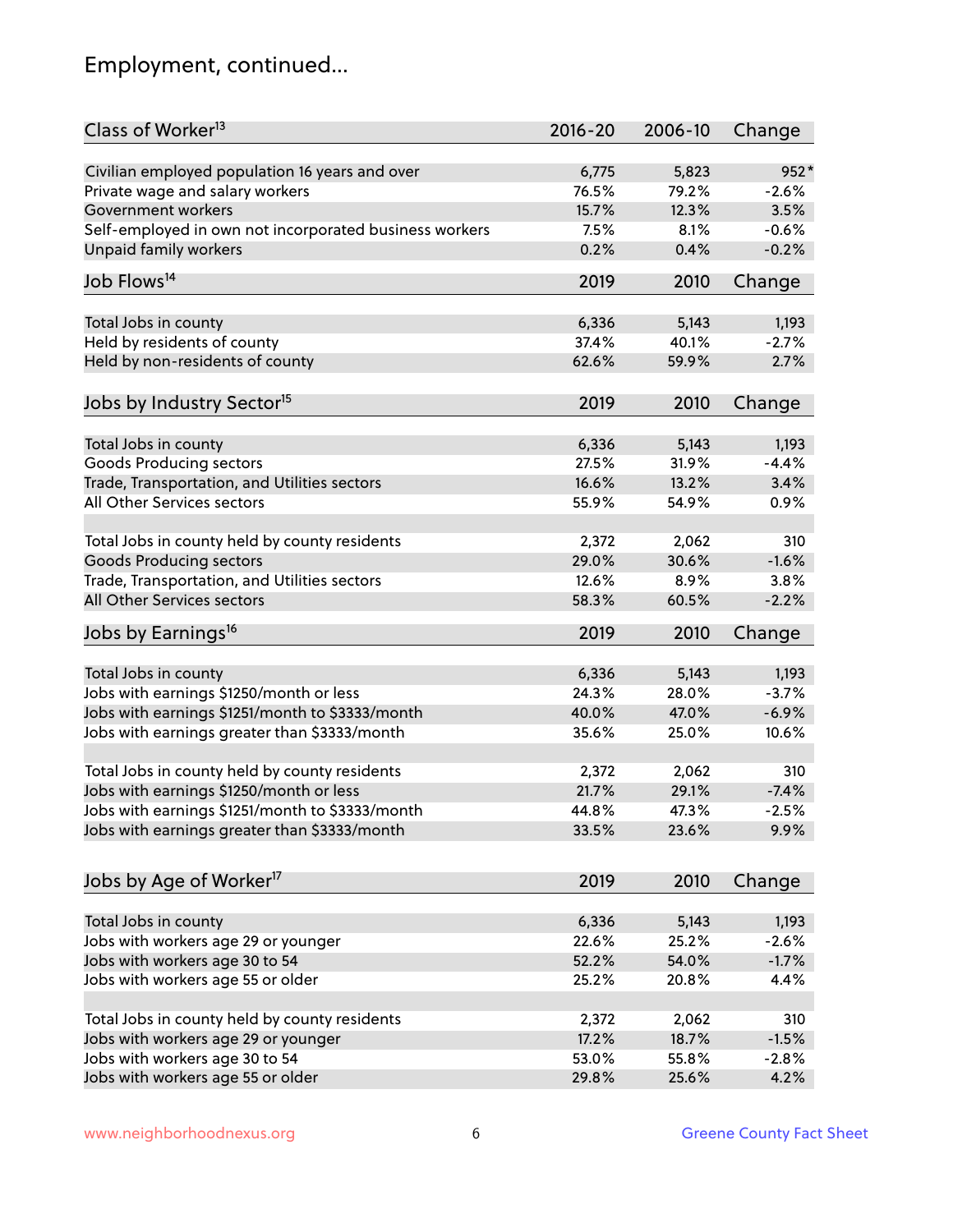#### Education

| Early Learning <sup>18</sup>                        |             |                 | 2022                   |
|-----------------------------------------------------|-------------|-----------------|------------------------|
| Licensed Capacity of Early Learning Centers         |             |                 | 135                    |
| Licenced capacity per 1,000 children ages 0-4       |             |                 | 153.9                  |
| School Enrollment <sup>19</sup>                     | 2022        | 2010            | Change                 |
|                                                     |             |                 |                        |
| <b>Enrolled in Public School</b>                    | 2,545       | 2,075           | 470                    |
| White                                               | 36.8%       | 22.4%           | 14.4%                  |
| <b>Black or African-American</b>                    | 41.7%       | 66.6%           | $-24.8%$               |
| Asian                                               | 1.2%        | 0.0%            | 1.2%                   |
| <b>Native American</b>                              | 0.2%        | 0.0%            | 0.2%                   |
| Pacific Islander                                    | 0.0%        | 0.0%            | 0.0%                   |
| <b>Biracial or Multi-Racial</b>                     | 4.3%        | 2.7%            | 1.6%                   |
| Hispanic or Latino                                  | 15.7%       | 7.8%            | 8.0%                   |
| Georgia Milestones: 3rd Grade Reading <sup>20</sup> |             |                 | 2019                   |
|                                                     |             |                 |                        |
| Number of Students Tested                           |             |                 | 202                    |
| Proficient or Distinguished                         |             |                 | 47.5%                  |
| Georgia Milestones: 8th Grade Math <sup>21</sup>    |             |                 | 2019                   |
| <b>Number of Students Tested</b>                    |             |                 | 177                    |
| Proficient or Distinguished                         |             |                 | 27.1%                  |
|                                                     |             |                 |                        |
| Graduation Rates <sup>22</sup>                      | 2021        | 2012            | Change                 |
| Cohort                                              | 162         | 129             | 33                     |
| <b>High School Graduation Rate</b>                  | 94.4%       | 63.6%           | 30.9%                  |
|                                                     |             |                 |                        |
| Educational Attainment <sup>23</sup>                | $2016 - 20$ | 2006-10         | Change                 |
|                                                     | 13,253      |                 |                        |
| Population 25 years and over<br>Less than 9th grade | 5.1%        | 11,329<br>10.7% | $1,924*$<br>$-5.6\%$ * |
| 9th to 12th grade, no diploma                       | 8.0%        | 14.0%           | $-6.0\%$ *             |
| High school graduate (includes equivalency)         | 30.8%       |                 |                        |
|                                                     |             | 38.3%           | $-7.5%$ *              |
| Some college, no degree                             | 19.1%       | 13.5%           | $5.6\%$ *              |
| Associate's degree                                  | 6.5%        | 4.6%            | $1.9\%$ *              |
| Bachelor's degree                                   | 18.7%       | 12.4%           | $6.3\%$ *              |
| Graduate or professional degree                     | 11.8%       | 6.5%            | $5.3\%$ *              |
| Percent high school graduate or higher              | 87.0%       | 75.3%           | $11.7\%$ *             |
| Percent bachelor's degree or higher                 | 30.5%       | 18.9%           | 11.6%*                 |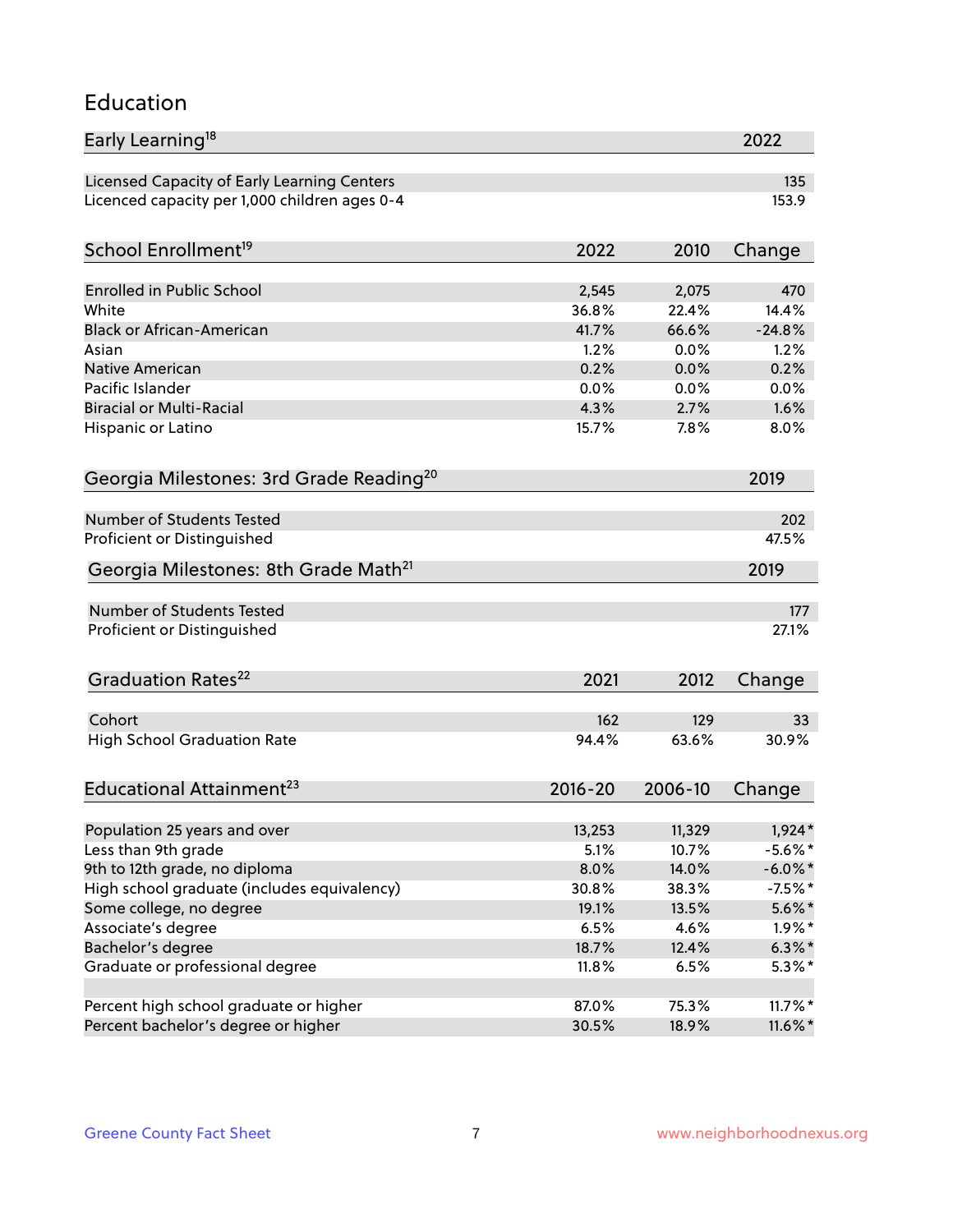### Housing

| Households by Type <sup>24</sup>                     | 2016-20     | 2006-10 | Change     |
|------------------------------------------------------|-------------|---------|------------|
|                                                      |             |         |            |
| <b>Total households</b>                              | 7,371       | 6,064   | $1,307*$   |
| Family households (families)                         | 68.3%       | 72.8%   | $-4.6\%$ * |
| With own children under 18 years                     | 17.9%       | 21.3%   | $-3.4%$    |
| Married-couple family                                | 52.1%       | 49.5%   | 2.6%       |
| With own children of the householder under 18 years  | 10.6%       | 10.1%   | 0.5%       |
| Male householder, no wife present, family            | 3.2%        | 5.2%    | $-2.1%$    |
| With own children of the householder under 18 years  | 0.9%        | 2.0%    | $-1.1%$    |
| Female householder, no husband present, family       | 13.0%       | 18.1%   | $-5.1\%$ * |
| With own children of the householder under 18 years  | 6.5%        | 9.2%    | $-2.8\%$ * |
| Nonfamily households                                 | 31.7%       | 27.2%   | 4.6%       |
| Householder living alone                             | 28.8%       | 23.1%   | $5.7\%$ *  |
| 65 years and over                                    | 17.1%       | 12.3%   | 4.8%*      |
|                                                      |             |         |            |
| Households with one or more people under 18 years    | 21.3%       | 27.2%   | $-5.9\%$ * |
| Households with one or more people 65 years and over | 48.4%       | 35.1%   | 13.3%*     |
| Average household size                               | 2.39        | 2.59    | $-0.20*$   |
| Average family size                                  | 2.94        | 3.05    | $-0.11$    |
|                                                      |             |         |            |
| Housing Occupancy <sup>25</sup>                      | $2016 - 20$ | 2006-10 | Change     |
|                                                      |             |         |            |
| Total housing units                                  | 10,094      | 8,368   | $1,726*$   |
| Occupied housing units                               | 73.0%       | 72.5%   | 0.6%       |
| Vacant housing units                                 | 27.0%       | 27.5%   | $-0.6%$    |
| Homeowner vacancy rate                               | 2.6         | 3.3     | $-0.7$     |
| Rental vacancy rate                                  | 9.9         | 3.7     | $6.2*$     |
|                                                      |             |         |            |
| Units in Structure <sup>26</sup>                     | $2016 - 20$ | 2006-10 | Change     |
| Total housing units                                  | 10,094      | 8,368   | $1,726*$   |
| 1-unit, detached                                     | 75.4%       | 72.0%   | 3.5%       |
| 1-unit, attached                                     | 3.2%        | 1.6%    | 1.6%       |
| 2 units                                              | 1.9%        | 1.5%    | 0.4%       |
| 3 or 4 units                                         | 2.0%        | 2.0%    | 0.0%       |
| 5 to 9 units                                         | 1.2%        | 1.9%    | $-0.7%$    |
| 10 to 19 units                                       | 1.6%        | 1.3%    | 0.3%       |
| 20 or more units                                     | 1.2%        | 0.3%    | 0.9%       |
| Mobile home                                          | 13.5%       | 19.5%   | $-6.0\%$ * |
| Boat, RV, van, etc.                                  |             |         |            |
|                                                      | 0.0%        | 0.0%    | $0.0\%$    |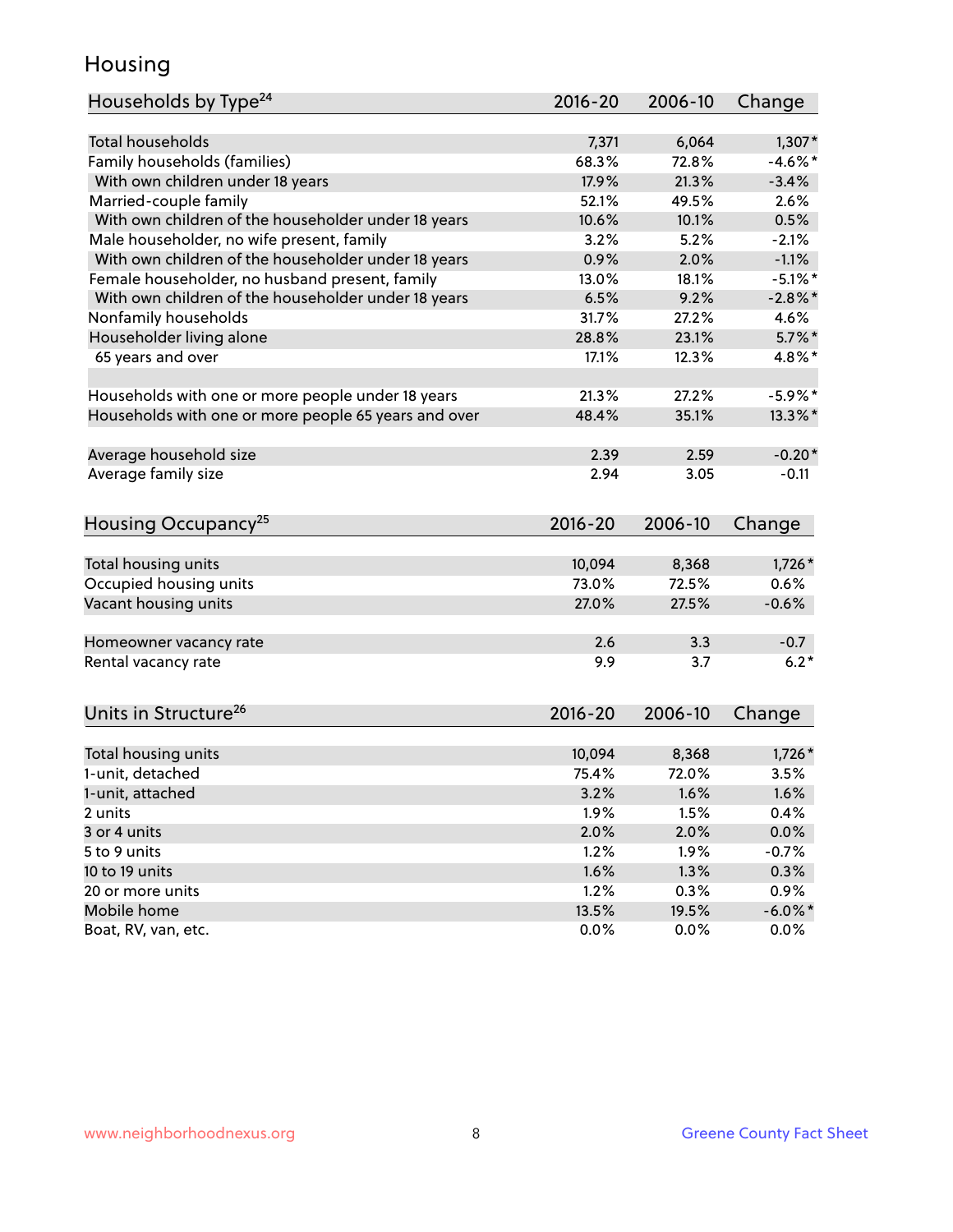# Housing, Continued...

| Year Structure Built <sup>27</sup>             | 2016-20     | 2006-10 | Change     |
|------------------------------------------------|-------------|---------|------------|
| Total housing units                            | 10,094      | 8,368   | $1,726*$   |
| Built 2014 or later                            | 5.3%        | (X)     | (X)        |
| Built 2010 to 2013                             | 5.7%        | (X)     | (X)        |
| Built 2000 to 2009                             | 23.2%       | 14.1%   | $9.1\%$ *  |
| Built 1990 to 1999                             | 22.0%       | 23.3%   | $-1.3%$    |
| Built 1980 to 1989                             | 14.9%       | 18.0%   | $-3.1%$    |
| Built 1970 to 1979                             | 11.0%       | 19.8%   | $-8.8\%$ * |
| Built 1960 to 1969                             | 5.2%        | 9.2%    | $-4.0\%$ * |
| Built 1950 to 1959                             | 4.2%        | 4.5%    | $-0.3%$    |
| Built 1940 to 1949                             | 2.7%        | 2.5%    | 0.1%       |
| Built 1939 or earlier                          | 5.9%        | 8.7%    | $-2.8\%$ * |
|                                                |             |         |            |
| Housing Tenure <sup>28</sup>                   | $2016 - 20$ | 2006-10 | Change     |
| Occupied housing units                         | 7,371       | 6,064   | $1,307*$   |
| Owner-occupied                                 | 76.8%       | 75.2%   | 1.6%       |
| Renter-occupied                                | 23.2%       | 24.8%   | $-1.6%$    |
| Average household size of owner-occupied unit  | 2.29        | 2.44    | $-0.15$    |
| Average household size of renter-occupied unit | 2.71        | 3.04    | $-0.33$    |
| Residence 1 Year Ago <sup>29</sup>             | 2016-20     | 2006-10 | Change     |
| Population 1 year and over                     | 17,693      | 15,766  | $1,927*$   |
| Same house                                     | 89.7%       | 88.9%   | 0.8%       |
| Different house in the U.S.                    | 10.3%       | 11.1%   | $-0.8%$    |
| Same county                                    | 3.6%        | 4.8%    | $-1.2%$    |
| Different county                               | 6.6%        | 6.2%    | 0.4%       |
| Same state                                     | 4.5%        | 5.1%    | $-0.6%$    |
| Different state                                | 2.1%        | 1.1%    | 1.0%       |
| Abroad                                         | 0.0%        | 0.0%    | 0.0%       |
| Value of Housing Unit <sup>30</sup>            | 2016-20     | 2006-10 | Change     |
| Owner-occupied units                           | 5,662       | 4,559   | $1,103*$   |
| Less than \$50,000                             | 12.0%       | 18.8%   | $-6.8\%$ * |
| \$50,000 to \$99,999                           | 18.2%       | 23.3%   | $-5.1%$    |
| \$100,000 to \$149,999                         | 9.9%        | 11.5%   | $-1.6%$    |
| \$150,000 to \$199,999                         | 6.1%        | 9.4%    | $-3.3%$    |
| \$200,000 to \$299,999                         | 8.5%        | 7.9%    | 0.6%       |
| \$300,000 to \$499,999                         | 18.2%       | 9.9%    | $8.3\%$ *  |
| \$500,000 to \$999,999                         | 18.3%       | 11.3%   | $6.9\%*$   |
| \$1,000,000 or more                            | 8.8%        | 7.8%    | 1.1%       |
| Median (dollars)                               | 241,300     | 124,300 | 117,000*   |
| Mortgage Status <sup>31</sup>                  | $2016 - 20$ | 2006-10 | Change     |
|                                                |             |         |            |
| Owner-occupied units                           | 5,662       | 4,559   | $1,103*$   |
| Housing units with a mortgage                  | 46.0%       | 51.7%   | $-5.7%$    |
| Housing units without a mortgage               | 54.0%       | 48.3%   | 5.7%       |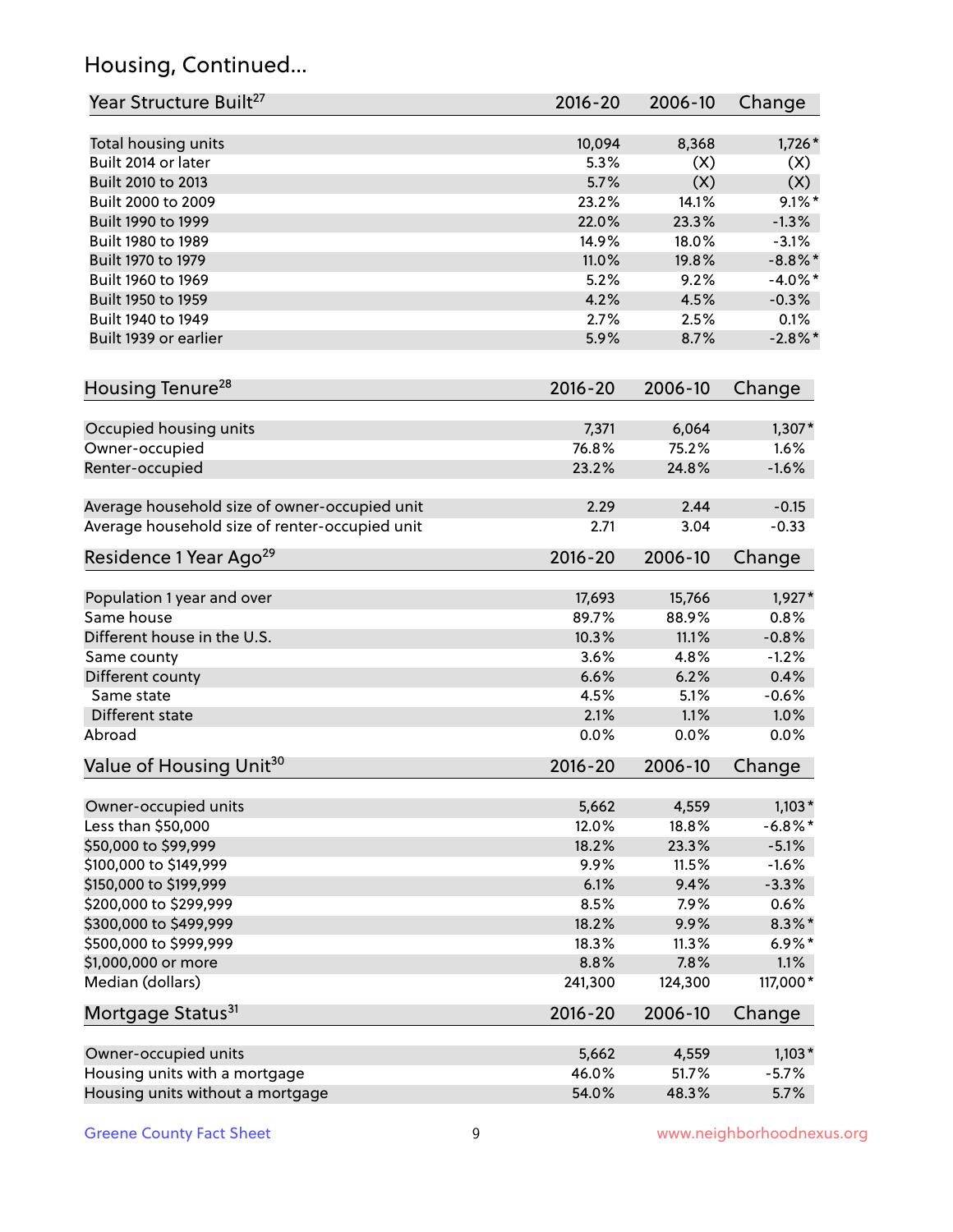# Housing, Continued...

| Selected Monthly Owner Costs <sup>32</sup>                                            | 2016-20     | 2006-10 | Change      |
|---------------------------------------------------------------------------------------|-------------|---------|-------------|
| Housing units with a mortgage                                                         | 2,606       | 2,359   | 247         |
| Less than \$300                                                                       | 0.2%        | 0.0%    | 0.2%        |
| \$300 to \$499                                                                        | 0.6%        | 3.9%    | $-3.3%$     |
| \$500 to \$999                                                                        | 23.9%       | 36.0%   | $-12.0\%$ * |
| \$1,000 to \$1,499                                                                    | 26.7%       | 25.9%   | 0.8%        |
| \$1,500 to \$1,999                                                                    | 16.3%       | 13.2%   | 3.1%        |
| \$2,000 to \$2,999                                                                    | 16.2%       | 11.1%   | 5.2%        |
| \$3,000 or more                                                                       | 16.0%       | 9.9%    | $6.1\%$ *   |
| Median (dollars)                                                                      | 1,466       | 1,153   | $313*$      |
| Housing units without a mortgage                                                      | 3,056       | 2,200   | 856*        |
| Less than \$150                                                                       | 1.6%        | 6.6%    | $-5.0\%$ *  |
| \$150 to \$249                                                                        | 9.7%        | 9.7%    | $-0.1%$     |
| \$250 to \$349                                                                        | 15.7%       | 24.4%   | $-8.6\%$ *  |
| \$350 to \$499                                                                        | 20.8%       | 22.1%   | $-1.3%$     |
| \$500 to \$699                                                                        | 22.5%       | 14.2%   | $8.3\%$ *   |
| \$700 or more                                                                         | 29.7%       | 23.0%   | 6.7%        |
| Median (dollars)                                                                      | 519         | 390     | 129*        |
| Selected Monthly Owner Costs as a Percentage of<br>Household Income <sup>33</sup>     | $2016 - 20$ | 2006-10 | Change      |
| Housing units with a mortgage (excluding units where<br>SMOCAPI cannot be computed)   | 2,600       | 2,312   | 288         |
| Less than 20.0 percent                                                                | 42.2%       | 28.3%   | 13.9%*      |
| 20.0 to 24.9 percent                                                                  | 11.1%       | 9.0%    | 2.0%        |
| 25.0 to 29.9 percent                                                                  | 9.8%        | 14.7%   | $-4.9%$     |
| 30.0 to 34.9 percent                                                                  | 8.7%        | 8.5%    | 0.2%        |
| 35.0 percent or more                                                                  | 28.2%       | 39.4%   | $-11.3\%$ * |
| Not computed                                                                          | 6           | 47      | $-41$       |
| Housing unit without a mortgage (excluding units where<br>SMOCAPI cannot be computed) | 2,960       | 2,136   | 824*        |
| Less than 10.0 percent                                                                | 41.0%       | 41.4%   | $-0.4%$     |
| 10.0 to 14.9 percent                                                                  | 22.4%       | 15.3%   | $7.1\%$ *   |
| 15.0 to 19.9 percent                                                                  | 10.6%       | 12.1%   | $-1.4%$     |
| 20.0 to 24.9 percent                                                                  | 3.8%        | 6.7%    | $-2.9%$     |
| 25.0 to 29.9 percent                                                                  | 4.7%        | 7.5%    | $-2.8%$     |
| 30.0 to 34.9 percent                                                                  | 1.3%        | 2.7%    | $-1.4%$     |
| 35.0 percent or more                                                                  | 16.2%       | 14.4%   | 1.8%        |
| Not computed                                                                          | 96          | 64      | 32          |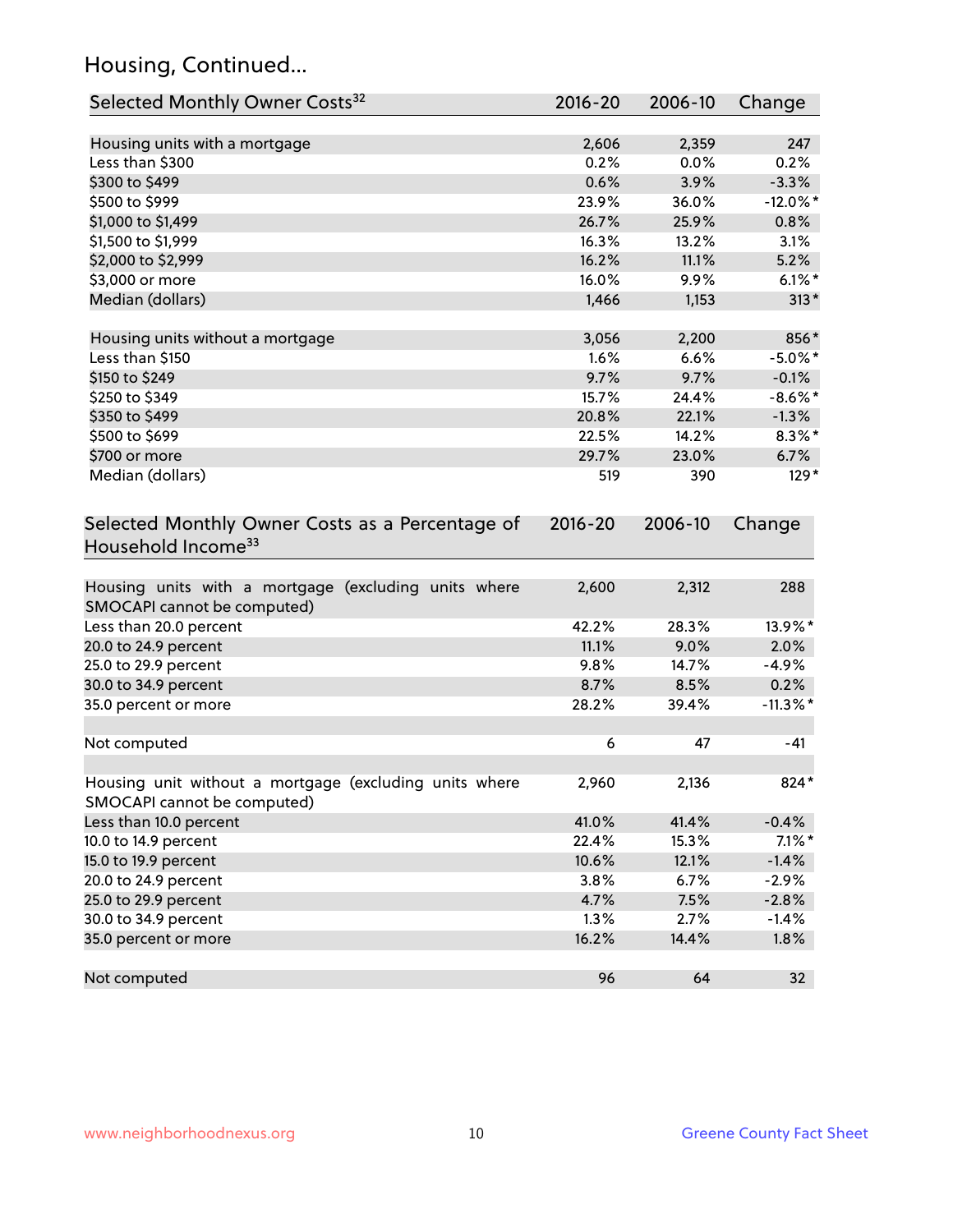# Housing, Continued...

| Gross Rent <sup>34</sup>                                                       | 2016-20            | 2006-10        | Change          |
|--------------------------------------------------------------------------------|--------------------|----------------|-----------------|
|                                                                                |                    |                |                 |
| Occupied units paying rent                                                     | 1,532              | 1,250          | 282             |
| Less than \$200                                                                | 0.5%               | 2.6%           | $-2.0%$         |
| \$200 to \$499                                                                 | 8.9%               | 29.5%          | $-20.6%$ *      |
| \$500 to \$749                                                                 | 42.0%              | 31.4%          | 10.6%           |
| \$750 to \$999                                                                 | 25.0%              | 22.6%          | 2.4%            |
| \$1,000 to \$1,499                                                             | 11.2%              | 7.2%           | 4.0%            |
| \$1,500 to \$1,999                                                             | 5.6%               | 0.0%           | 5.6%            |
| \$2,000 or more                                                                | 6.9%               | 6.8%           | 0.1%            |
| Median (dollars)                                                               | 743                | 651            | $92*$           |
| No rent paid<br>Gross Rent as a Percentage of Household Income <sup>35</sup>   | 177<br>$2016 - 20$ | 255<br>2006-10 | $-78$<br>Change |
|                                                                                |                    |                |                 |
| Occupied units paying rent (excluding units where GRAPI<br>cannot be computed) | 1,524              | 1,202          | $322*$          |
| Less than 15.0 percent                                                         | 15.4%              | 9.6%           | $5.8\%$ *       |
| 15.0 to 19.9 percent                                                           | 12.4%              | 17.1%          | $-4.7%$         |
| 20.0 to 24.9 percent                                                           | 17.5%              | 3.0%           | 14.5%*          |
| 25.0 to 29.9 percent                                                           | 8.5%               | 12.7%          | $-4.2%$         |
| 30.0 to 34.9 percent                                                           | 6.2%               | 6.4%           | $-0.2%$         |
| 35.0 percent or more                                                           | 40.0%              | 51.2%          | $-11.2%$        |
| Not computed                                                                   | 185                | 303            | $-118$          |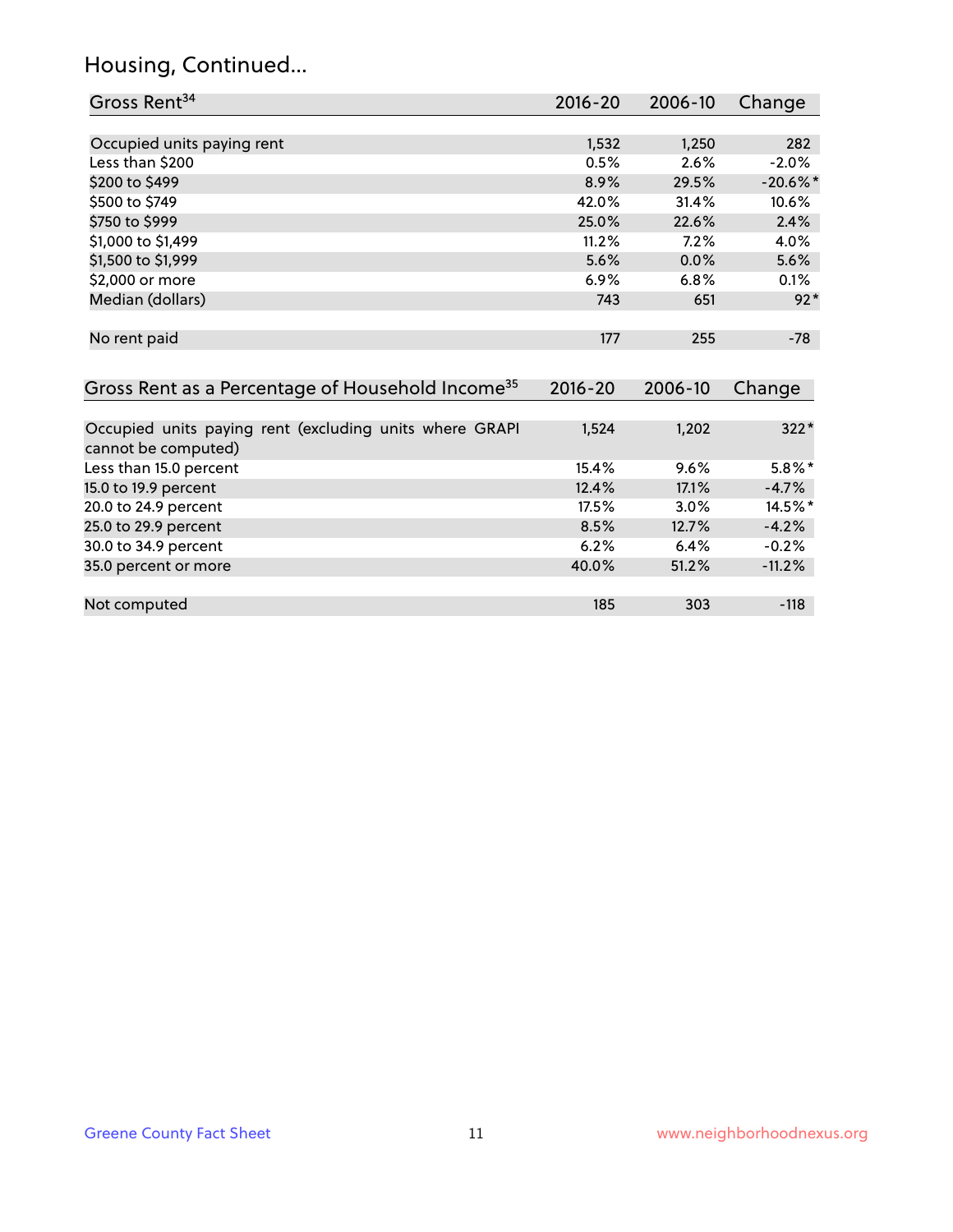# Community Involvement

| Voter Registration and Turnout <sup>36</sup> | 2020   |
|----------------------------------------------|--------|
|                                              |        |
| Active registered voters                     | 14.017 |
| Number voted in Presidential election        | 11.063 |
| Percent voted in Presidential election       | 78.9%  |

## Transportation

| Commuting to Work <sup>37</sup>           | $2016 - 20$ | 2006-10 | Change     |
|-------------------------------------------|-------------|---------|------------|
|                                           |             |         |            |
| Workers 16 years and over                 | 6,618       | 5,709   | $909*$     |
| Car, truck, or van - drove alone          | 82.0%       | 77.9%   | $4.1\%$ *  |
| Car, truck, or van - carpooled            | 7.4%        | 12.8%   | $-5.4\%$ * |
| Public transportation (excluding taxicab) | 0.2%        | 0.7%    | $-0.5%$    |
| Walked                                    | 0.6%        | 1.6%    | $-1.1%$    |
| Other means                               | $1.3\%$     | $1.3\%$ | $-0.1%$    |
| Worked at home                            | 8.6%        | 5.6%    | 2.9%       |
|                                           |             |         |            |
| Mean travel time to work (minutes)        | 26.8        | 25.5    | 1.3        |
|                                           |             |         |            |
| Vehicles Available <sup>38</sup>          | $2016 - 20$ | 2006-10 | Change     |
|                                           |             |         |            |
| Occupied housing units                    | 7,371       | 6,064   | $1,307*$   |
| No vehicles available                     | 4.6%        | 6.1%    | $-1.5%$    |
| 1 vehicle available                       | 34.8%       | 26.8%   | $8.0\%$ *  |
| 2 vehicles available                      | 38.7%       | 39.1%   | $-0.3%$    |
| 3 or more vehicles available              | 21.8%       | 28.1%   | $-6.2%$    |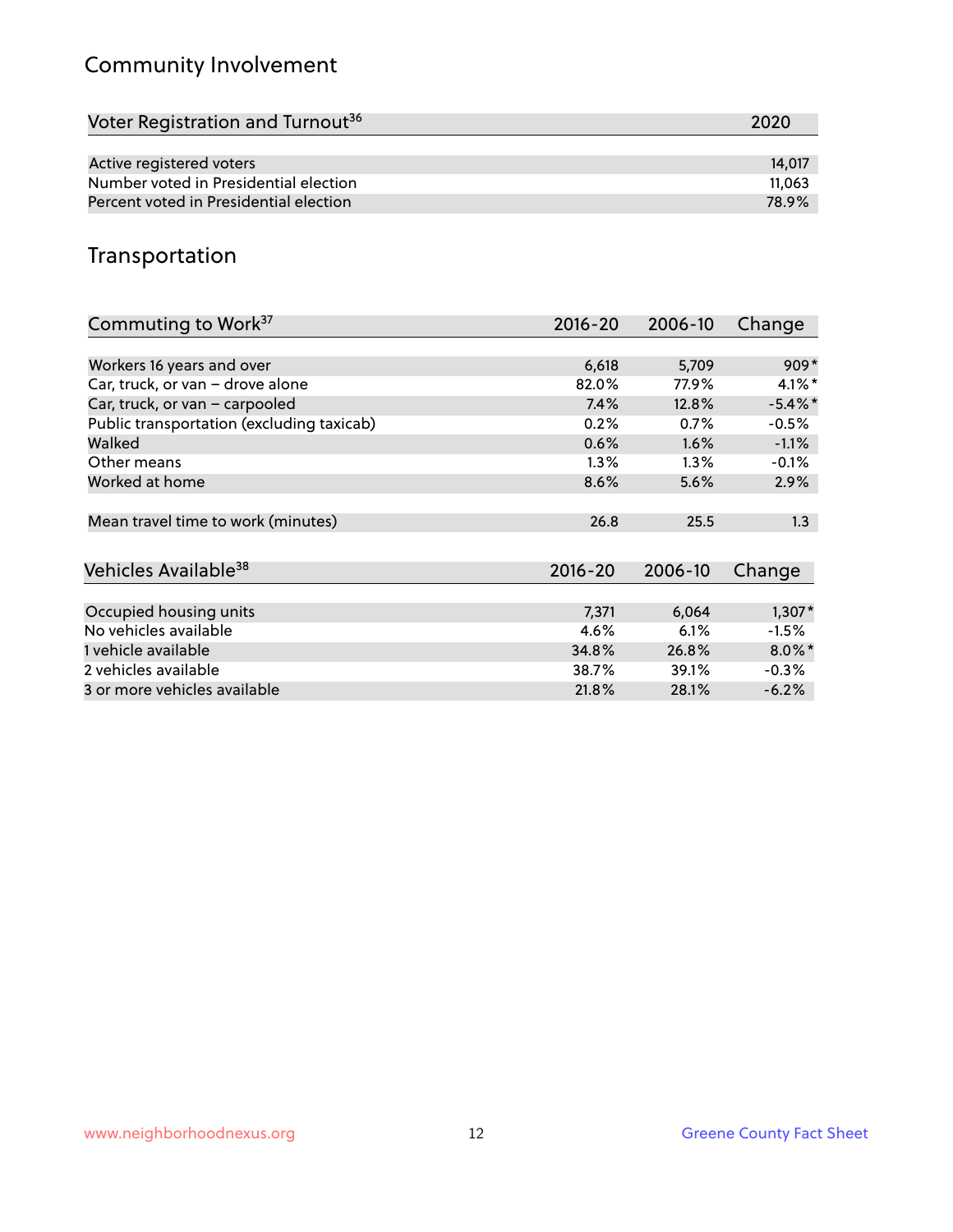#### Health

| Health Insurance coverage <sup>39</sup> | 2016-20 |
|-----------------------------------------|---------|
|-----------------------------------------|---------|

| Civilian Noninstitutionalized Population                | 17,650 |
|---------------------------------------------------------|--------|
| With health insurance coverage                          | 83.5%  |
| With private health insurance coverage                  | 56.8%  |
| With public health coverage                             | 47.0%  |
| No health insurance coverage                            | 16.5%  |
| Civilian Noninstitutionalized Population Under 19 years | 3,633  |
| No health insurance coverage                            | 10.8%  |
| Civilian Noninstitutionalized Population 19 to 64 years | 8,842  |
| In labor force:                                         | 6,261  |
| Employed:                                               | 5,969  |
| With health insurance coverage                          | 73.3%  |
| With private health insurance coverage                  | 11.3%  |
| With public coverage                                    | 6.0%   |
| No health insurance coverage                            | 26.7%  |
| Unemployed:                                             | 292    |
| With health insurance coverage                          | 23.3%  |
| With private health insurance coverage                  | 11.3%  |
| With public coverage                                    | 12.0%  |
| No health insurance coverage                            | 76.7%  |
| Not in labor force:                                     | 2,581  |
| With health insurance coverage                          | 73.0%  |
| With private health insurance coverage                  | 50.1%  |
| With public coverage                                    | 32.9%  |
| No health insurance coverage                            | 27.0%  |

| <b>Health Factors</b>                                                                   | <b>Most Recent</b> |
|-----------------------------------------------------------------------------------------|--------------------|
|                                                                                         |                    |
| Premature Death (YPLL before age 75 per 100,000 population, age-adjusted) <sup>40</sup> | 8,427.5            |

| Premature Death (YPLL before age 75 per 100,000 population, age-adjusted). | 8.427.5  |
|----------------------------------------------------------------------------|----------|
| Average number of Physically Unhealthy Days <sup>41</sup>                  | 4.7      |
| Average number of Mentally Unhealthy Days <sup>42</sup>                    | 5.3      |
| Low Birthweight Births <sup>43</sup>                                       | $11.9\%$ |
| Diabetes Prevalence <sup>44</sup>                                          | 12.8%    |
| HIV Prevalence (per 100,000 population) <sup>45</sup>                      | 170.7    |
| Rate, Deduplicated ER Visits for Asthma, Ages 0-17 <sup>46</sup>           | 1.659.1  |